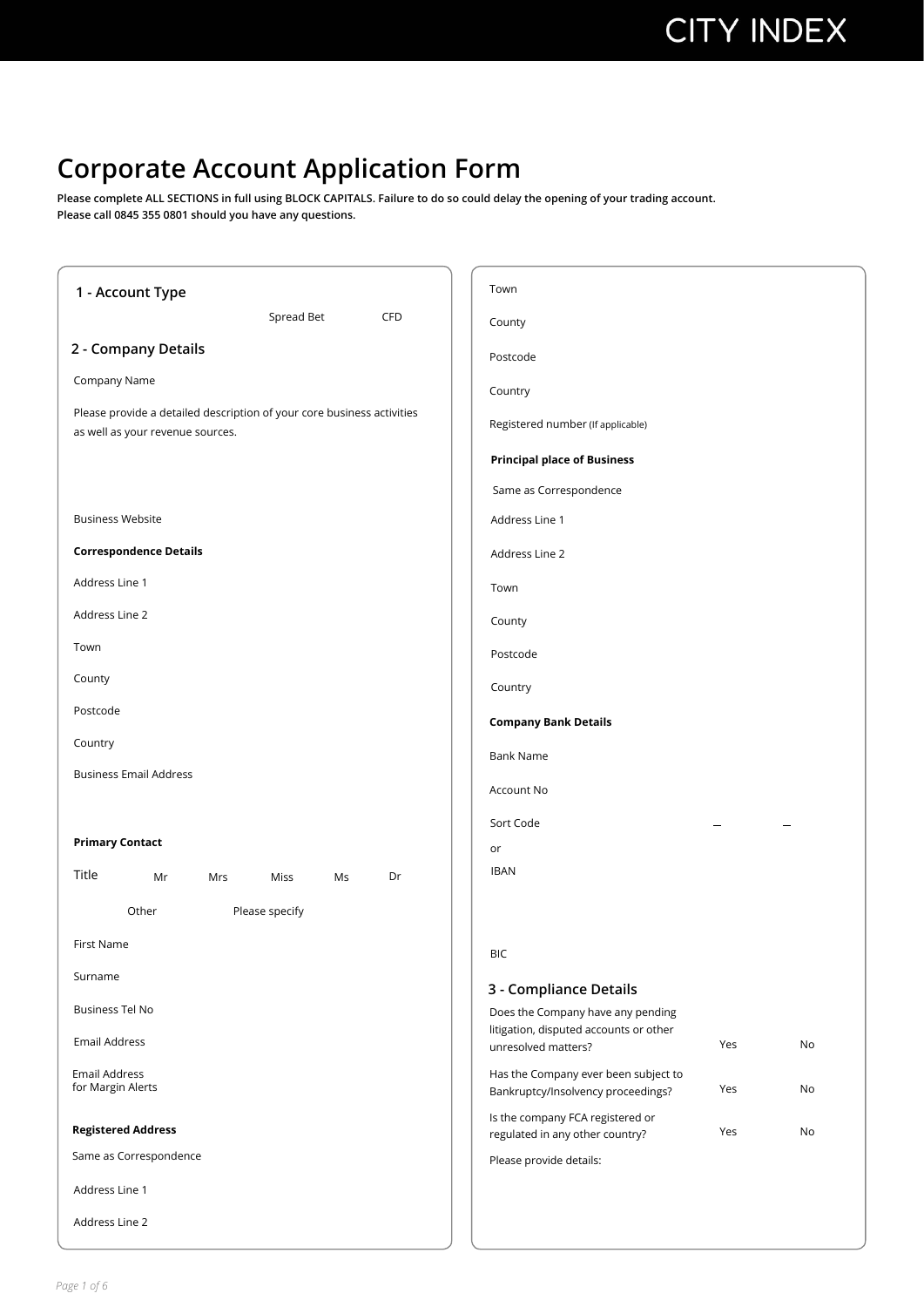# **CITY INDEX**

I understand I don't understand

| Are any of the company's shares held in nominee?                                                                                                                                                                                                     | Futures, options or ETFs                                                                                                                                                                                                                                                                                                                                                                                                                                                 |  |  |
|------------------------------------------------------------------------------------------------------------------------------------------------------------------------------------------------------------------------------------------------------|--------------------------------------------------------------------------------------------------------------------------------------------------------------------------------------------------------------------------------------------------------------------------------------------------------------------------------------------------------------------------------------------------------------------------------------------------------------------------|--|--|
| Yes<br>No                                                                                                                                                                                                                                            | Frequently<br>Regularly<br>Occasionally<br>Never                                                                                                                                                                                                                                                                                                                                                                                                                         |  |  |
|                                                                                                                                                                                                                                                      | Spread Bets, CFDs or margined FX                                                                                                                                                                                                                                                                                                                                                                                                                                         |  |  |
| If yes, please explain.                                                                                                                                                                                                                              | Frequently<br>Regularly<br>Occasionally<br>Never                                                                                                                                                                                                                                                                                                                                                                                                                         |  |  |
|                                                                                                                                                                                                                                                      | How many times have you traded Spread Bets, CFDs or spot FX in the<br>last 12 months? (check one)                                                                                                                                                                                                                                                                                                                                                                        |  |  |
| Please provide current corporate financial information below:                                                                                                                                                                                        | 50 or more<br>$10 - 24$<br>Less than 10<br>$25 - 49$                                                                                                                                                                                                                                                                                                                                                                                                                     |  |  |
| <b>Total Assets</b>                                                                                                                                                                                                                                  | Do you have work experience that provides you with a good                                                                                                                                                                                                                                                                                                                                                                                                                |  |  |
| <b>Total Liabilities</b>                                                                                                                                                                                                                             | understanding of trading Spread Bets or CFDs?                                                                                                                                                                                                                                                                                                                                                                                                                            |  |  |
| Intended Initial Deposit                                                                                                                                                                                                                             | Yes<br>No                                                                                                                                                                                                                                                                                                                                                                                                                                                                |  |  |
|                                                                                                                                                                                                                                                      | If yes, please specify:                                                                                                                                                                                                                                                                                                                                                                                                                                                  |  |  |
| If the company does not have any liabilities, please provide an<br>explanation:                                                                                                                                                                      | I have at least three years' work experience                                                                                                                                                                                                                                                                                                                                                                                                                             |  |  |
|                                                                                                                                                                                                                                                      | I have less than three years' work experience or at least one<br>year's experience investing on my own behalf                                                                                                                                                                                                                                                                                                                                                            |  |  |
|                                                                                                                                                                                                                                                      | Investing experience must be independent of your experience provided                                                                                                                                                                                                                                                                                                                                                                                                     |  |  |
| Are the deposited funds contributed solely by the entity and/or its                                                                                                                                                                                  | above.                                                                                                                                                                                                                                                                                                                                                                                                                                                                   |  |  |
| principals/owners?                                                                                                                                                                                                                                   | Do you have any qualifications that assist your understanding of                                                                                                                                                                                                                                                                                                                                                                                                         |  |  |
| Yes<br>No                                                                                                                                                                                                                                            | Spread Bets or CFDs?<br>Yes<br><b>No</b>                                                                                                                                                                                                                                                                                                                                                                                                                                 |  |  |
|                                                                                                                                                                                                                                                      | If yes, please specify:                                                                                                                                                                                                                                                                                                                                                                                                                                                  |  |  |
| If yes, you affirm that all assets deposited or to be deposited in the<br>account(s) are corporate proprietary funds resulting solely from:                                                                                                          | I hold a professional qualification or degree such as the CFA,<br>MBA, BSc or MA                                                                                                                                                                                                                                                                                                                                                                                         |  |  |
| a. Paid in capital contributed by the firms owners/principals as<br>disclosed in the customer application; and/or<br>b. Net income and/or retained earnings resulting from regular                                                                   | I hold a qualification or degree in finance, economics,<br>accounting OR a similar field.                                                                                                                                                                                                                                                                                                                                                                                |  |  |
| business operations.                                                                                                                                                                                                                                 | 5 - Politically exposed persons (PEPs)                                                                                                                                                                                                                                                                                                                                                                                                                                   |  |  |
| As an FCA regulated firm we are required to assess whether<br>leveraged trading is appropriate for you. Your responses will be<br>used to determine whether we are able to open an account for<br>you so please complete your application carefully. | Has any person who hold an executive officer or senior manager<br>position (i.e. directors, authorised traders), or any other individual<br>who regularly performs these functions, or any immediate beneficial<br>or ultimate beneficial owner and any of their family members (i.e.<br>spouse children, parent) or any close associate (i.e. business<br>partners) been assigned with, or held any important public or<br>governmental role during the past 12 months? |  |  |
| 4 - Trading Experience                                                                                                                                                                                                                               | Yes                                                                                                                                                                                                                                                                                                                                                                                                                                                                      |  |  |
| Understanding your trading knowledge and experience will assist<br>us in determining if an account is appropriate for you. Please<br>answer the following questions carefully.                                                                       |                                                                                                                                                                                                                                                                                                                                                                                                                                                                          |  |  |
| The most experienced individual who is authorised manager/                                                                                                                                                                                           | 6 - Additional Information                                                                                                                                                                                                                                                                                                                                                                                                                                               |  |  |
| supervisor of trading activities.                                                                                                                                                                                                                    | If you do not understand the following concepts a leverage trading<br>account may not be appropriate for you.                                                                                                                                                                                                                                                                                                                                                            |  |  |
| Full name                                                                                                                                                                                                                                            | I understand that Spread Bets, CFDs, and Margined FX are leveraged                                                                                                                                                                                                                                                                                                                                                                                                       |  |  |
| How often have you traded the following products in the last 12<br>months?                                                                                                                                                                           | products and their performance may be volatile.                                                                                                                                                                                                                                                                                                                                                                                                                          |  |  |
| Shares or bonds                                                                                                                                                                                                                                      | I don't understand<br>I understand                                                                                                                                                                                                                                                                                                                                                                                                                                       |  |  |
|                                                                                                                                                                                                                                                      | I understand that it is my responsibility to monitor and manage my<br>account.                                                                                                                                                                                                                                                                                                                                                                                           |  |  |
| Frequently<br>Occasionally<br>Regularly<br>Never                                                                                                                                                                                                     | I don't understand<br>I understand                                                                                                                                                                                                                                                                                                                                                                                                                                       |  |  |
|                                                                                                                                                                                                                                                      | I understand that when trading leveraged products that my capital is<br>at risk.                                                                                                                                                                                                                                                                                                                                                                                         |  |  |
|                                                                                                                                                                                                                                                      |                                                                                                                                                                                                                                                                                                                                                                                                                                                                          |  |  |

*Page 2 of 6*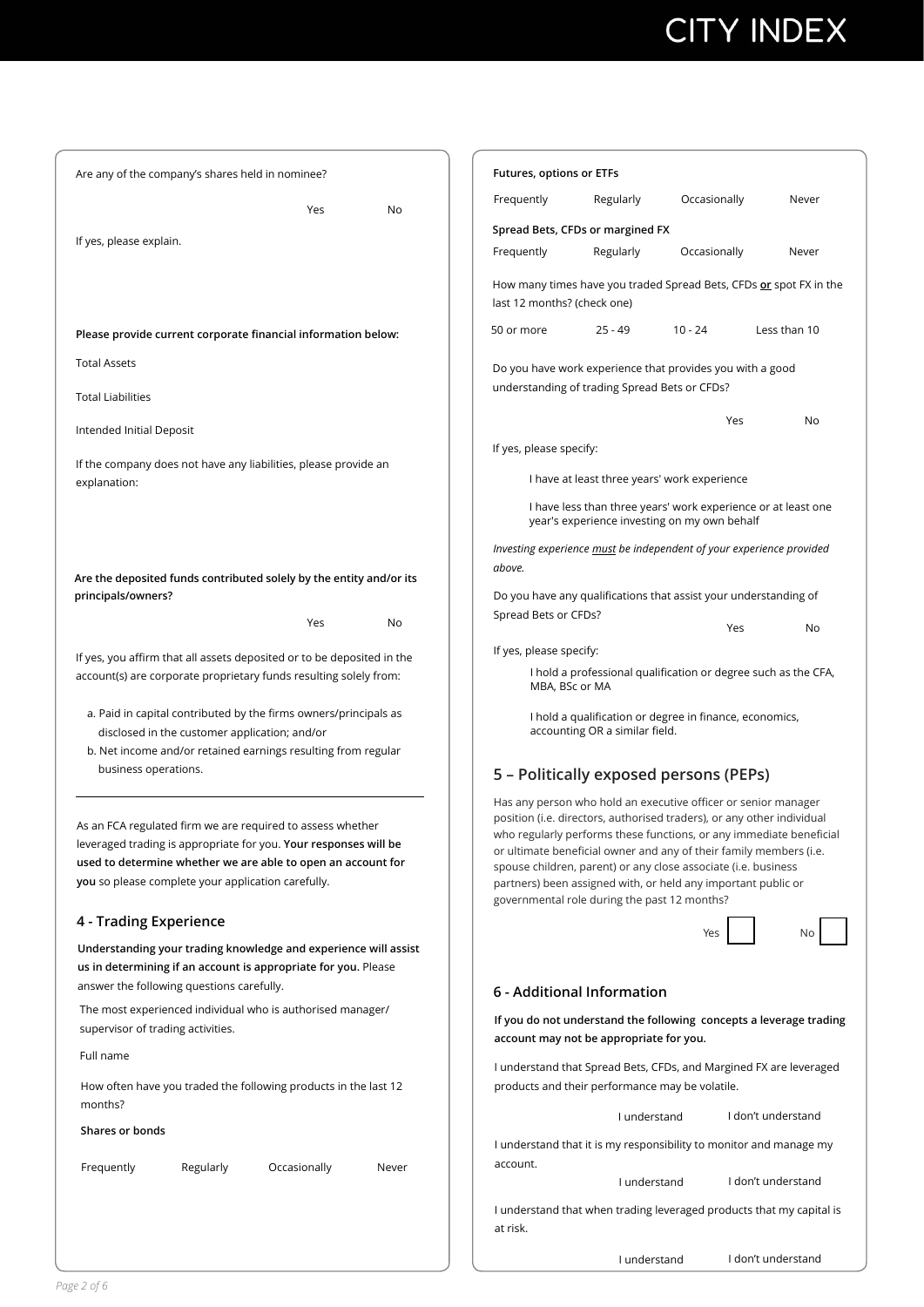### **Name Authorised Signatory?** Date of Birth **Address Property Convership C**  $\alpha$ **%** Yes Yes Yes Yes Yes Yes Yes No No No No No No No **Total Ownership: 7 - Director, Authorised Signatory and Shareholder Personal Details**  Provide a list of all beneficial owners including their ownership percentage (must equal 100%).

Please list all persons who hold an executive officer or senior manager position (including directors and authorized traders), or any other individual who regularly performs these functions:

| Name | Date of Birth | Address | Title |
|------|---------------|---------|-------|
|      |               |         |       |
|      |               |         |       |
|      |               |         |       |
|      |               |         |       |
|      |               |         |       |
|      |               |         |       |
|      |               |         |       |
|      |               |         |       |
|      |               |         |       |
|      |               |         |       |
|      |               |         |       |
|      |               |         |       |
|      |               |         |       |
|      |               |         |       |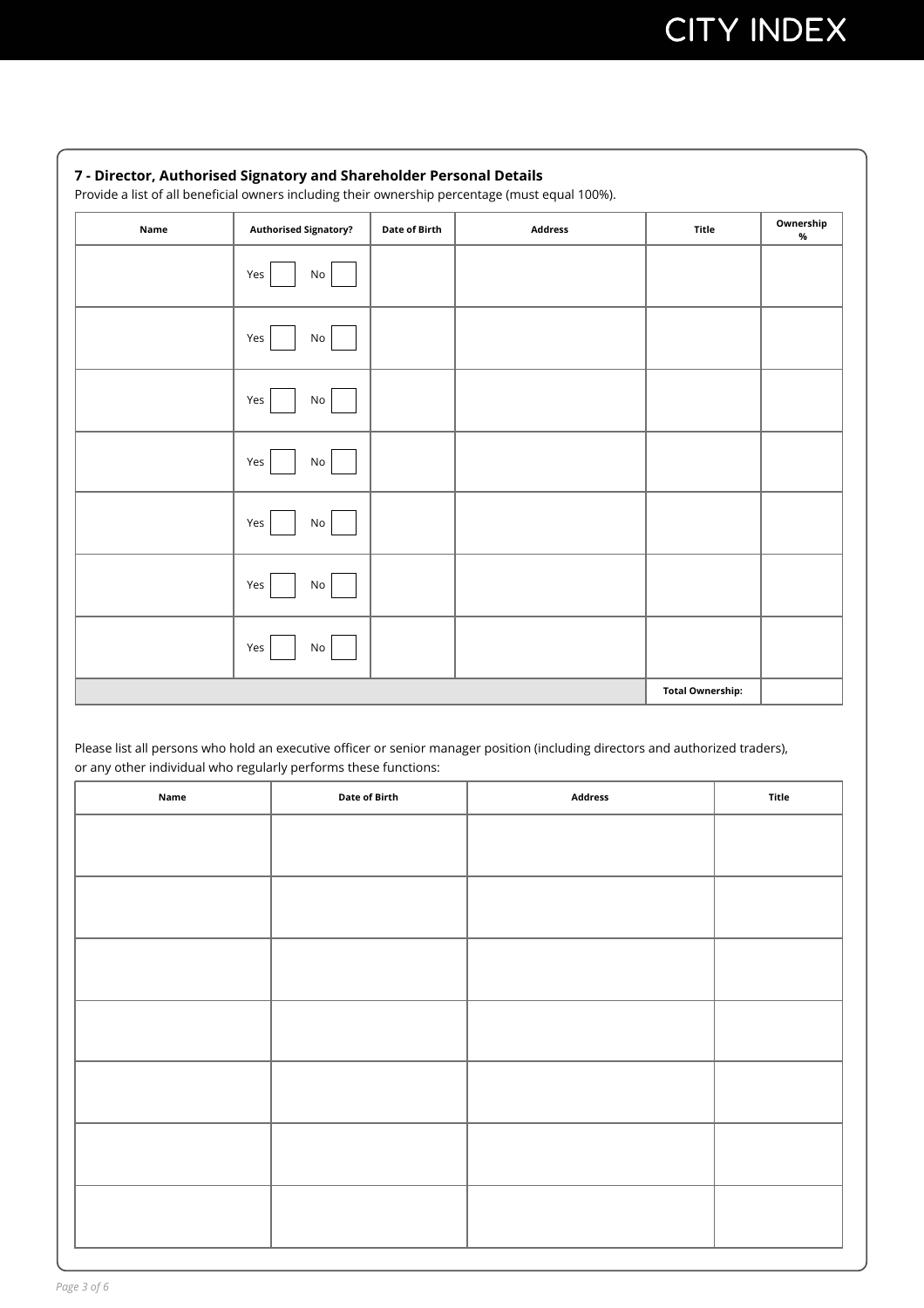#### **- News, Product & Service Updates**

Please keep me informed about news, products and services applicable to my account via:

Email *e.g. platform updates, webinars, trading ideas, market news etc.*

Phone *e.g. personalised trading support services etc.*

SMS *e.g. real-time trading updates, market volatility alerts etc.*

Post *e.g. account information, benefits, rewards etc.* 

You can change your preferences at any time within 'My Account', or [contact us.](https://www.cityindex.co.uk/contact-us/)

#### **9 - Declaration**

I confrm that:

- The information provided in this application is true and accurate. • I have read and agree to the [Terms and Policies](https://www.cityindex.co.uk/terms-and-policies/spread-bets-and-cfds/) including without limitation the Terms and Conditions and Privacy Policy.
- You may provide information to me (including without limitation any [Terms and Policies](https://www.cityindex.co.uk/terms-and-policies/spread-bets-and-cfds/) and any updates or changes thereto) by email, on your website or by any other electronic means.
- I understand the nature and risks of trading Spread Bets/CFDs and have read and understood the Risk Warnings in your [Terms](https://www.cityindex.co.uk/terms-and-policies/spread-bets-and-cfds/)  and Policies.

If there is anything you do not understand, please call Client Management on 0845 355 0801

#### **Data Protection**

To comply with anti-money laundering regulations, the Company is required to collect information and undertake checks on the identity and residential address of the directors, shareholders and other authorised signatories, including accessing and using information held in any database or other electronic format. The Company may re[quest furthe](https://www.cityindex.co.uk/terms-and-policies/spread-bets-and-cfds/)r supporting documents from you to confrm these details. Such requests could delay the processing of this application.

The Company may use the personal information of identifable individuals, for example, for responding to credit reference enquiries, searching the electoral register and making enquiries of credit reference and other agencies, who may retain a record of the enquiry and information given to them and who may also use your information in the future to assist other organisations for crime prevention and credit purposes.

For further details about how the Company will use your personal information, please see our Privacy Policy which is available on our website.

Some of the market data that you will be able to view as part of your account may include data from various exchanges. In compliance with their data usage requirements, you are required to confrm if you a professional client. A professional client is a person who is not an individual, is not trading on its own behalf and is not registered with any regulatory body.

Exchange professional client Exchange non-professional client

#### **10 - Board Resolution**

CERTIFIED COPY OF RESOLUTIONS DULY PASSED AT A MEETING OF

("THE CLIENT") HELD ON (DDMMYYYY)

**A.** We, the persons named in Box 1, certify that (a) the information contained in this application form is accurate, complete and up to date and (b) the resolutions at paragraph 1.1 to 1.3 below are true and complete copies of the resolutions of the Client duly passed (and which have not been subsequently varied or revoked) at the Board meeting referred to above, at which a quorum (entitled to vote) was present throughout and at which the directors declared the nature of any declarable interests.

The resolutions were as follows: -

1. it was resolved: -

1.1 to open an account ("the account") with StoneX Financial Ltd ("the Company") for the purposes of Margin Trading (as defned in the General Terms) on the basis of the Agreement and the terms of the application form.

- 1.2 that each of the directors named in Box 1 be and are hereby authorised to: -
	- 1.2.1 sign the application form for and on behalf of the client;
	- 1.2.2 do all acts, execute all documents and enter into and perform all agreements necessary or convenient for the purposes of opening and/or operating of the account;
	- 1.2.3 give instructions in relation to the account
- 1.3 that each of the persons named in Box 2 be and are hereby authorised to give instructions in relation to the account.

**B.** Each of the directors named in Box 1 jointly and severally warrant that:-

- 1. the Client has full power and authority to open and operate the account with the Company in accordance with the above resolutions, its memorandum, articles of association and the other constitutional documents and without breach of any law restriction or obligation binding on the client;
- 2. each of the directors named in Box 1 is a duly appointed director of the Client and holds the position adjacent to their name.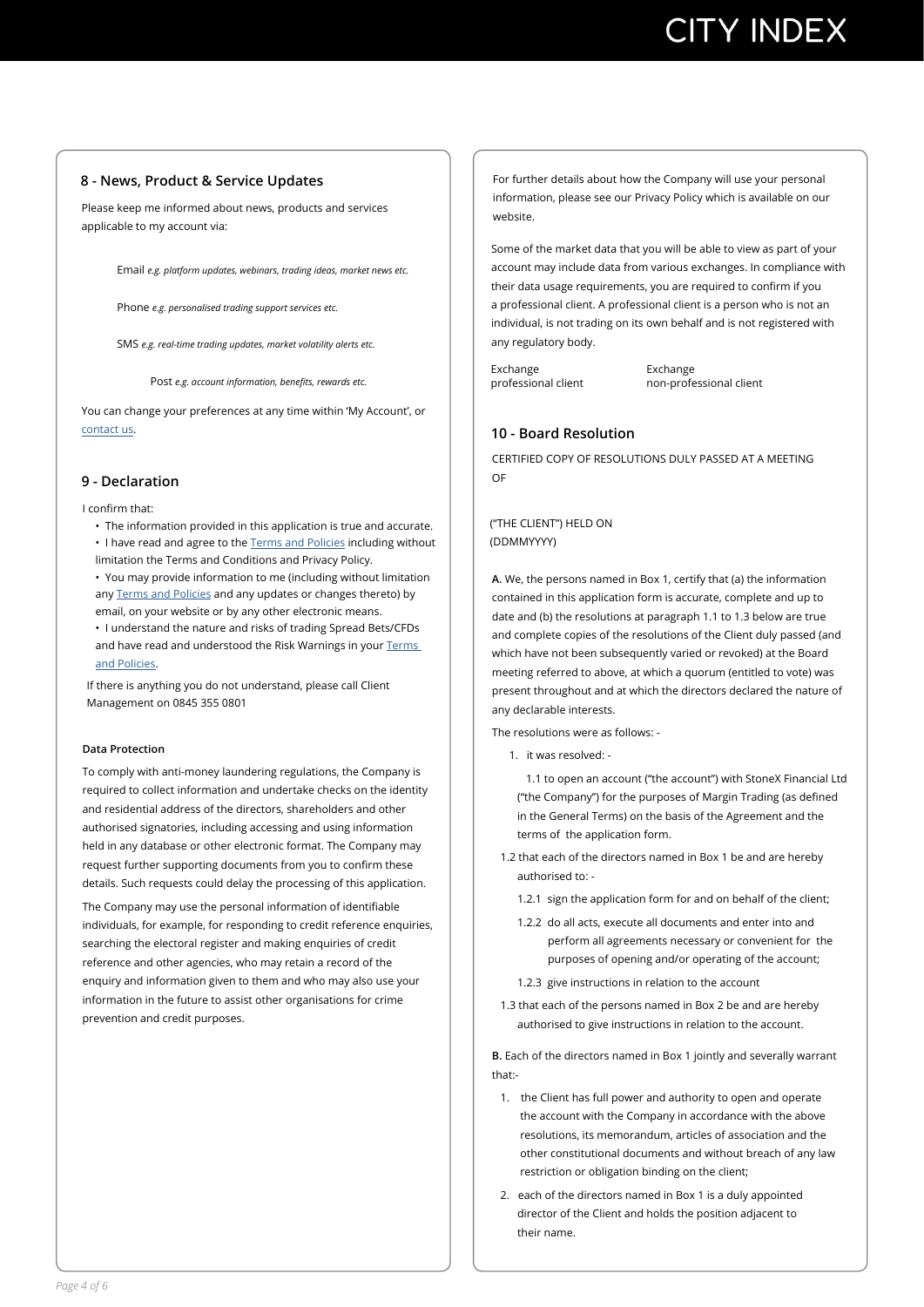**C.** Each of the directors named in Box 1 and each of the persons named in Box 2 consent to the use of their personal information as described in section 7 of this application form (one of whom must be the authorised manager/supervisor of trading activities).

#### **Box 1: Agreement**

By signing this form you represent that all the information contained herein is true and accurate and you agree on behalf of the client to be bound by the terms of this Application Form and the Agreement on behalf of the applicant.

Signature

Full Name

Position

Date (DDMMYYYY)

Signature

Full Name

Position

Date (DDMMYYYY)

#### **Box 2: Persons Authorised to Trade**

Signature

Full Name

Position

Date (DDMMYYYY)

Signature

Full Name

Position

Date (DDMMYYYY)